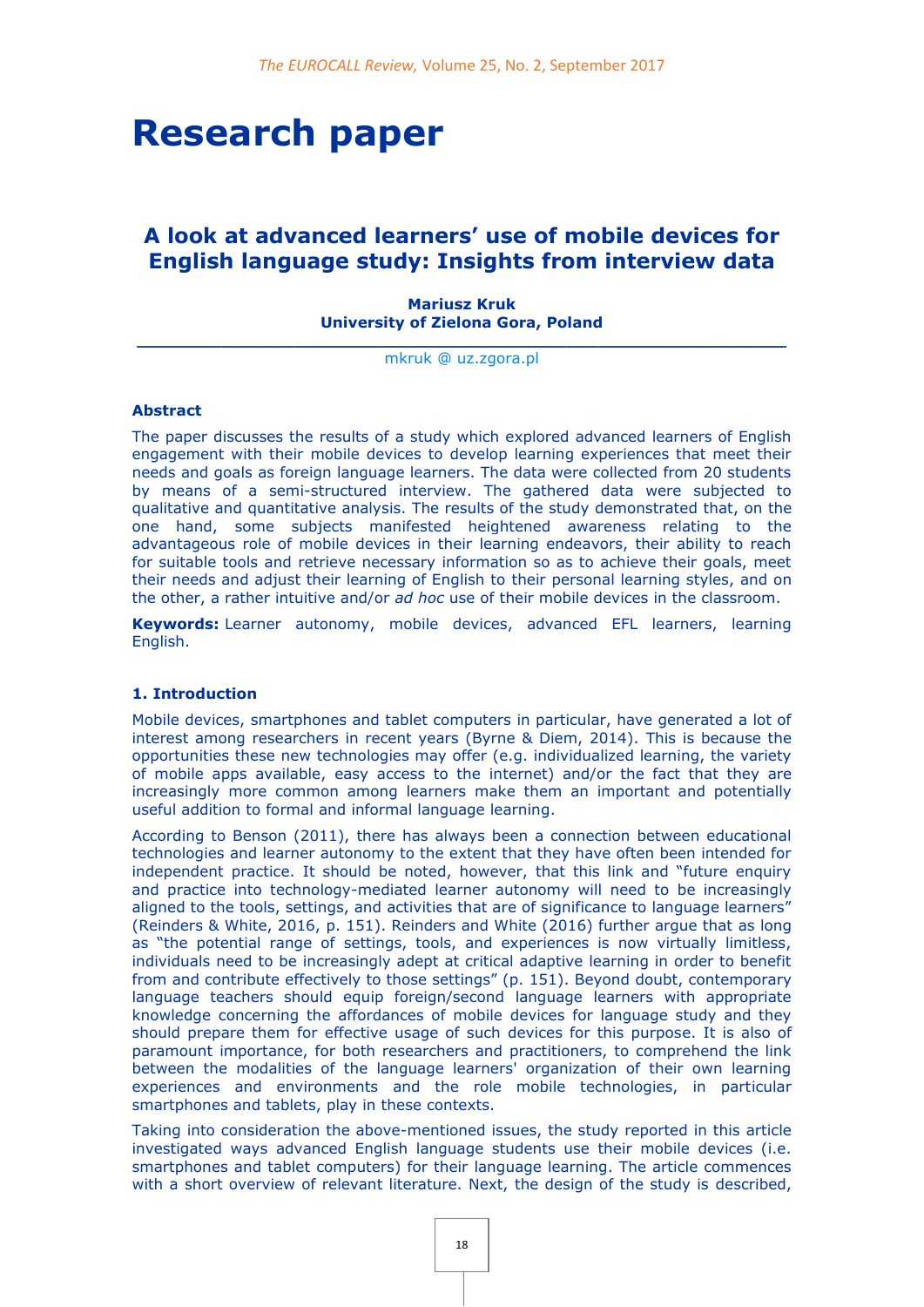namely a research question, description of participants, data collection tools and analysis. This is followed by the presentation of the results of the study. The article closes with discussion and conclusions.

## **2. Literature review**

## *2.1. Autonomy in foreign/second language learning*

The concept of autonomy in second/foreign language learning and teaching has been the focus of attention for many researchers and practitioners for more than three decades. According to Benson (2001), the notion of autonomy was introduced and popularized in 1981 by Henri Holec in his seminal report for the Council of Europe entitled *Autonomy in Foreign Language Learning* in which the researcher defined autonomy in the context of language learning as "the ability to take charge of one's own learning" (Holec, 1981, p. 3). Holec's idea of autonomy encompasses some components and capacities on the part of language learners (e.g. self-directed learning). For some other authors autonomy also involves "a capacity – for detachment, critical reflection, decision-making, and independent action" (Little, 1991, p. 4) and "the capacity to take control of one's own learning" (Benson, 2001, p. 46). As stated by Benson (2011, p. 16), "autonomy is multidimensional and takes many different forms according to the person, the setting, and multiple contextual and micro-contextual factors" and it is "a multi-faceted concept that consists of several layers" (Reinders, 2011, p. 48) whose roots are based in political, societal and educational developments. In addition to this, work on autonomy emphasizes social dimensions of learner autonomy in view of the fact that "autonomous learners always do things for themselves, but they may or may not do things on their own" (Little, 2009, p. 223) and that by means of social interactions language learners "develop a capacity to analyze, reflect upon and synthesize information to create new perspectives" (Lee, 2011, p. 88). It should also be noted that recent research shows that fostering autonomy is no longer predominantly a matter of individualizing learning through out-of-class initiatives since the dominance of classroom-based approaches (Benson, 2011). Finally, it has to be added that researchers, in general, seem to be in agreement with the following claims suggested by Benson (2011): "(a) language learners naturally tend to take control of their learning, (b) learners who lack autonomy are capable of developing it, and (c) autonomous language learning is more effective than non-autonomous language learning" (p. 16).

Perhaps in order to define the concept of autonomy in language learning it is necessary to understand who autonomous learners are. As Littlewood (1996) claims, an autonomous learner is "one who has independent capacity to make and carry out choices which govern his or her actions" (p. 428). The researcher argues that this capacity depends on two major components such as ability and willingness, and he claims that the attributes can also be further subdivided. Thus, ability depends on having knowledge about the options from which one can choose and skills so as to choose the most suitable alternatives. When it comes to willingness, this depends on having motivation and confidence in order to take responsibility for adequate choices. Moreover, Littlewood (1996) argues that if an individual is to be successful in being autonomous, all of these components have to be present all together.

At the close of this section, a few words are in order on the notion of autonomous language learning. An interesting description of the concept in question is offered by Reinders (2011), who defines autonomous language learning as "an act of learning whereby motivated learners consciously make informed decisions about that learning" (p. 48). According to the said researcher, it is not possible or needed in all acts of learning to be able or ready to intentionally make decisions since different learning situations present different demands. Reinders (2011) further argues that "autonomy is not an either-or concept, but has to be seen as a continuum" (p. 48). This is because a learner can display more or less autonomy in different learning circumstances. Autonomy, in Reinders' terms changes over time between skills and within skills and thus it is difficult to achieve and is not invariably permanent (Reinders, 2011).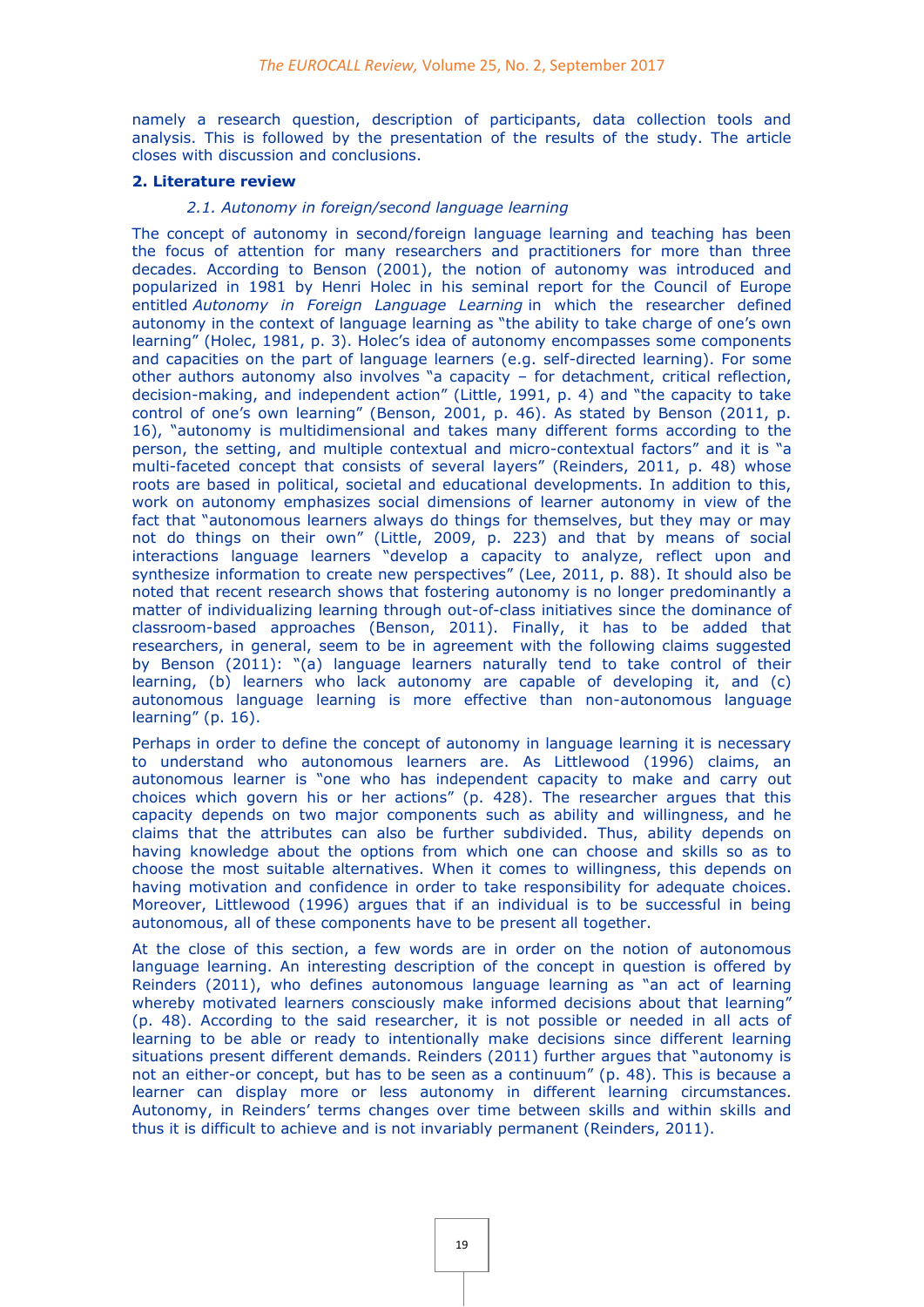# *2.2. Autonomy and new technologies*

As stated in the previous section, the concept of autonomy has been one of the most researched areas in the field of second/foreign language learning and teaching over the last few decades. It should be noted, however, that the field of learner autonomy started to be influenced by technology in the mid-1990s as a result of the growing influence of the internet on almost every sphere of our life (including second/foreign language education) and the opportunities for online collaboration and communication (Reinders & White, 2016). As stated by Benson and Chik (2010), the latest generations of new technologies, particularly those encompassing the internet, user-generated Web content and mobility, seem to be having a bearing on the way autonomous language learning develops. Perhaps, one of the most important benefits of implementing new technologies into language learning is the fact that they provide occasions for language learners who do not have direct access to the target language. This is because the use of new technologies, including mobile technology, allow them to "*bypass* classrooms and go directly to target language texts and users through the internet and social media" (Benson, 2011, p. 17).

When it comes to the use of mobile technology, and, in particular, smartphones and tablet computers, for learning a foreign or second language, they can assist language learners with their learning endeavors by granting access to numerous language resources whenever and wherever such learners need them and/or they happen to be (Jones, 2015). In Jones's opinion, such language involvement might comprise, for instance, the use of chunks of spare time for language practice, searching for target language vocabulary in relevant contexts or interactions on social media (Jones, 2015). Furthermore, by having a mobile device a language learner has the opportunity to take control of his or her learning, direct it and engage in language activities that meet his or her individual needs and goals (Kukulska-Hulme, Traxler & Pettit, 2007; Pettit & Kukulska-Hulme 2007).

Given the importance attached to new technologies, and, in particular the potential role of mobile devices in autonomous language learning, the terms *mobile learning* and *mobile devices* (MobDs) need first to be explained. As for mobile learning, no single agreed-upon definition of the term exists in the literature (Oz, 2015). This is because some researchers define mobile learning as an extension of e-learning built upon mobile devices whereas some other researchers understand it as learning that happens anywhere and anytime (cf. Oz, 2015). As far as mobile devices are concerned, they can be defined as "any device that is small, autonomous and unobtrusive enough to accompany us in every moment and can be used for educational purposes" (Trifanova Knapp, Ronchetti & Gamper, 2004, p. 3) or as "hand held electronic devices that can be comfortably carried around in a pocket or bag, including MP3 players, digital recorders, e-readers, tablets, and smartphones" (Kukulska-Hulme, Norris & Donohue, 2015, p. 39).

A lot of studies concerning the use of mobile technology and mobile devices in language learning have been published. The findings of these studies concentrated on, for example, language learners' views on the use of mobile devices in language instruction (e.g. Oz, 2015), students' attitudes towards using mobile phones as instructional tools for foreign language learning (e.g. Cakir, 2015), profiling mobile language learners (e.g. Byrne & Diem, 2014), their effect on learning a foreign/second language (e.g. Nah, White & Sussex, 2008; Cavus & Ibrahim, 2009; Zhang, Song & Burston, 2011), distance language learning (e.g. Demouy, Jones, Kan, Kukulska-Hulme & Eardley, 2016), informal language learning practices (Reinders & Cho, 2011; Jones, 2015), learners' use of mobile devices for learning a foreign language (Stockwell, 2007; Dashtestani, 2015) and autonomy in language learning (e.g. Díaz-Vera, 2012; Djoub, 2015). In addition to this, researchers investigated a number of applications of mobile devices and presented both benefits and drawbacks of the usage of mobile technologies (e.g. Miangah & Nezarat, 2012), discussed the use of mobile devices in supporting social contacts and collaborative learning (e.g. Kukulska-Hulme & Shield, 2008) and offered guidelines related to the implementation of mobile learning into second/foreign language instruction (e.g. Kukulska-Hulme et al., 2015).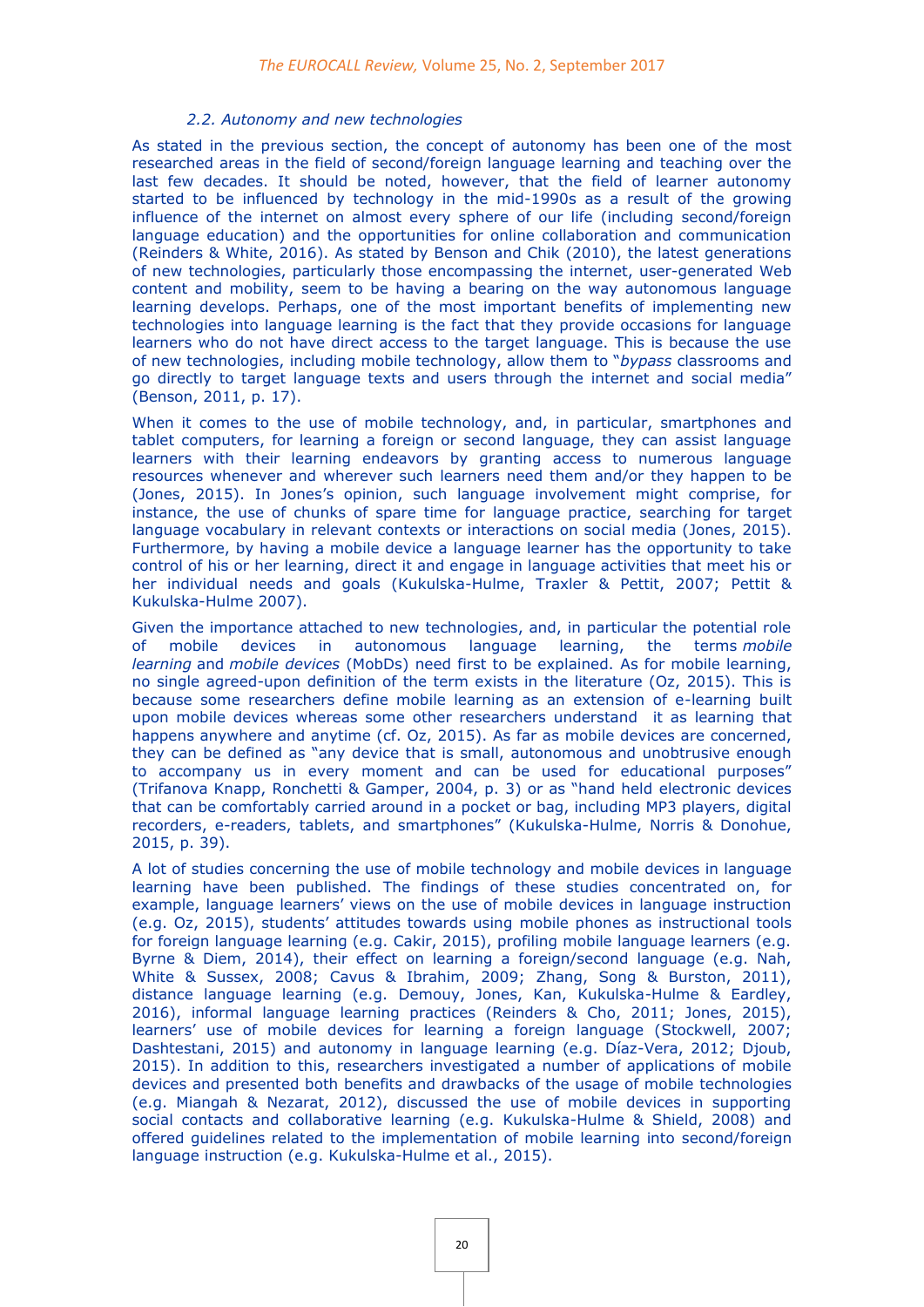#### **3. Method**

# *3.1. Research question*

One of the questions related to future research and practice in technology-mediated learner autonomy addressed by Reinders and White in their recent critical overview of the relationship between technology and autonomy in the journal *Language Learning & Technology (LLT)* concerned language learners engagement with technology-mediated environments in order to develop learning experiences that reach their aims and meet their needs as language learners (Reinders & White, 2016). Taking this important matter into consideration, and in view of the fact that mobile technology, including mobile devices such as smartphones and tablet computers, are ubiquitous and substantial constituents of almost every language learner's everyday life, the abovementioned question was modified and posed in this study in the following way:

*Do students engage with their mobile devices to develop learning experiences (e.g. the use of mobile devices for formal and/or informal English language study) that meet their needs and goals (e.g. the development of the target language skills and sub-skills) as English language learners? If yes, why and how do they do this?*

#### *3.2. Participants*

The participants were 20 Polish university students of English philology, nine of whom (seven females and two males) were in the second year of their BA programme, six (five females and one male) in the third year and five (all females) in the second year of their MA program [\(1\)](http://eurocall.webs.upv.es/index.php?m=menu_00&n=news_25_2#_ftn1a). The study participants were on average 22.22 years old (20.66 year 2, BA; 21.82 - year 3, BA and 24.50 - year 2, MA). The subjects reported having learned English for an average of 11.38 years (10.49 - year 2, BA; 11.27 - year 3, BA and 12.21 - year 2, MA). The proficiency level represented by the participants of the study could be described as somewhere between B1 and B2 (second year BA students), B2 and C1 (third year BA students) and C1 and C2 (second year MA students), as specified in the levels laid out in the *Common European Framework of Reference for Languages*.

#### *3.3. Data collection and analysis*

The data were gathered by means of a semi-structured interview. This interview format was chosen intentionally since it uses a set of prepared in advance guiding questions and prompts and interviewees are encouraged to elaborate on the problems raised during it (Dörnyei, 2007). As Dörnyei (2007) explains, in this type of the interview "the interviewer provides guidelines and direction (hence the '-structured' part in the name), but is also keen to follow up interesting developments and to let the interviewee elaborate on certain issues (hence the 'semi-' part)" (p. 136).

During the interview, the present researcher attempted to encourage the subjects to describe their learning experiences concerning the use of mobile devices for English study. This was a form of introspection where the students were prompted to examine their behaviors and provide a first person narrative of such experiences. All the study participants were informed that the interview concerned the use of mobile devices for English study and they were asked for permission to be digitally recorded. In order to obtain relevant data the following questions were asked [\(2\)](http://eurocall.webs.upv.es/index.php?m=menu_00&n=news_25_2#_ftn2a):

- Do you use your mobile devices (e.g. smartphones, tablets, MP3 players, PDAs) for learning English?
- Why do you use your mobile device(s) for learning English?
- When did you start using your mobile device(s) for learning English? Has the use of your mobile device(s) increased or decreased since that time?
- Do you use your mobile device(s) during classes?
- Do you use your mobile device(s) more frequently in- or out-of-class English learning?
- What mobile apps have you been using most frequently and/or recently?
- Do you use your mobile device(s) more often in relation to formal or informal English language study?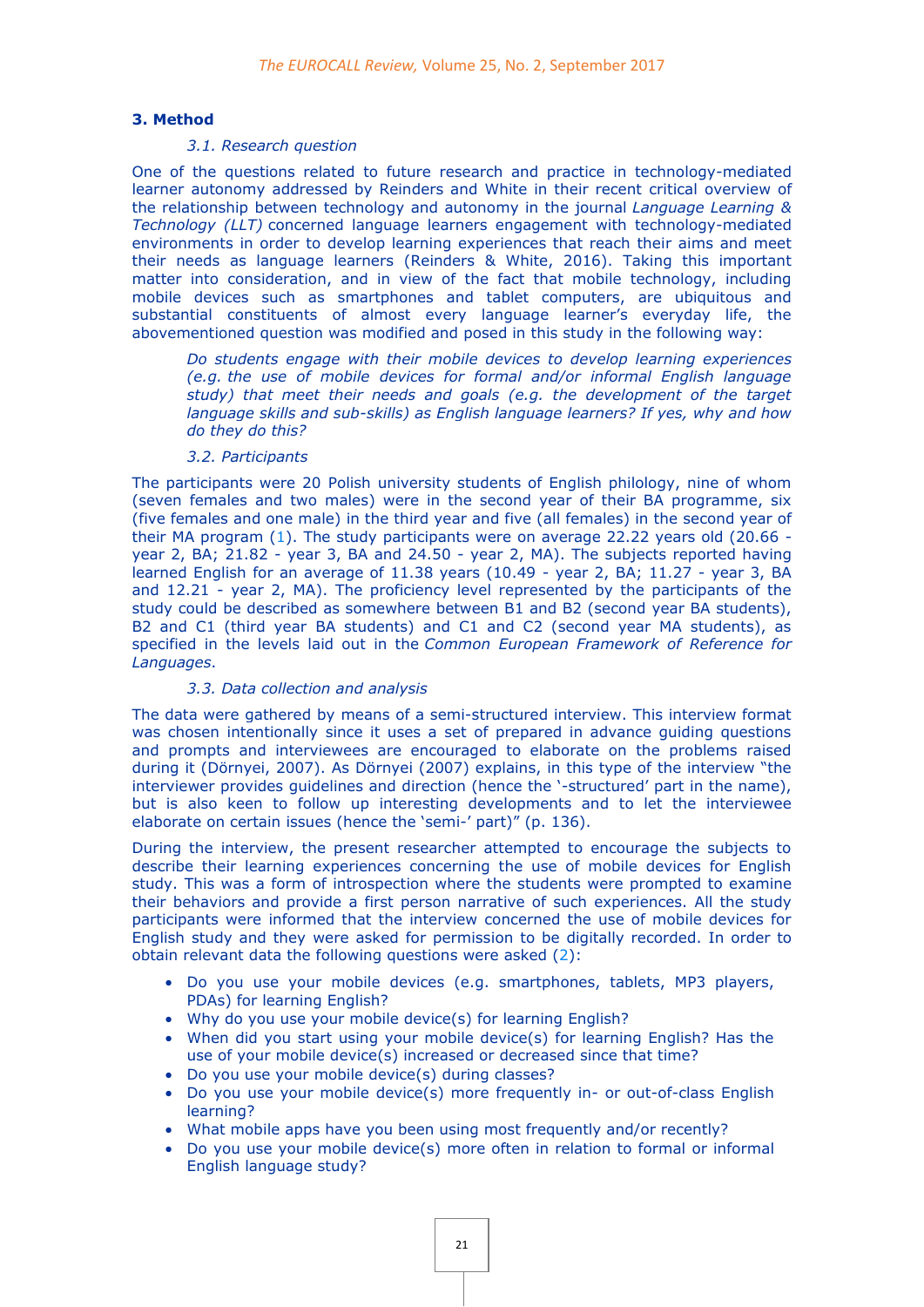- Do you organize regular formal or informal mobile English language learning sessions?
- What do you learn most frequently by means of your mobile device(s)? Why this?
- Do you feel that thanks to the use of your mobile device(s) you devote more time for learning the English language?
- As far as learning English through your mobile device(s) is concerned, do you consider yourself as an experienced user of such device(s)?

The gathered data were subjected to qualitative and quantitative analysis. The analysis started with partial transcription of the important parts of the data (Dörnyei, 2007) on a computer word processor program *Microsoft Word 2016*. Then the transcribed parts of the data were read several times in order to look for common themes and frequently occurring information. The recurring ideas were coded and recoded, revised and updated. The researcher used the highlighting function of the word processor program which allows the user to highlight the text on the transcript with different colors and comments to record any observations and thematic categories recognized in the data. The emerged categories were reviewed, compared, modified and either merged or abandoned. It should also be noted that the obtained data were analyzed quantitatively. This type of analysis involved counting the number of the interviewees' responses and calculating percentages.

# **4. Findings**

A thorough analysis of the data yielded the following thematic categories: *usage of mobile devices*, *reasons for using mobile devices*, *resources and tools*, *mobile encounters*, *language practiced* and *study performance*.

# *4.1. Usage of mobile devices*

Table 1 shows the study participants' mobile devices (MobDs) usage descriptions. The table demonstrates that smartphones were the most often used mobile devices by the students. In addition, the numerical information in the table indicates that the participants, on average, had been using them for English language study for about 3.80 years (minimum 2, maximum 6 years). 9 (45%) and 11 (55%) of the subjects started using their mobile devices at senior high school and university, respectively. It should also be added that, with the exception of one student (i.e. S9), all the other participants claimed to use their mobile devices in order to learn English much more frequently with time. Finally, more than half of the students (55%) regarded themselves as experienced or fairly experienced users of their MobDs for English language learning; however, 45% claimed not to be very skilful in this area.

| Year/<br>of<br><b>Level</b><br>study | <b>Student</b> | <b>Sex</b> | <b>Device used</b>        | <b>Use</b><br>MobDs<br><b>of</b><br>for<br>language<br>study (approx.) | Self-assessed<br>experience |
|--------------------------------------|----------------|------------|---------------------------|------------------------------------------------------------------------|-----------------------------|
| 2nd<br>year<br><b>B.A.</b>           | S <sub>1</sub> | female     | smartphone and tablet     | 2 years                                                                | not very experienced        |
|                                      | <b>S2</b>      | female     | smartphone                | 5 years                                                                | experienced                 |
|                                      | S <sub>3</sub> | female     | smartphone                | 5 years                                                                | fairly experienced          |
|                                      | S <sub>4</sub> | female     | smartphone, rarely tablet | 4 years                                                                | fairly experienced          |
|                                      | S <sub>5</sub> | female     | smartphone                | 3 years                                                                | not very experienced        |
|                                      | S <sub>6</sub> | male       | smartphone                | 2 years                                                                | experienced                 |
|                                      | <b>S7</b>      | lfemale    | smartphone and tablet     | 5 years                                                                | fairly experienced          |

Table 1. The students' mobile devices usage descriptions.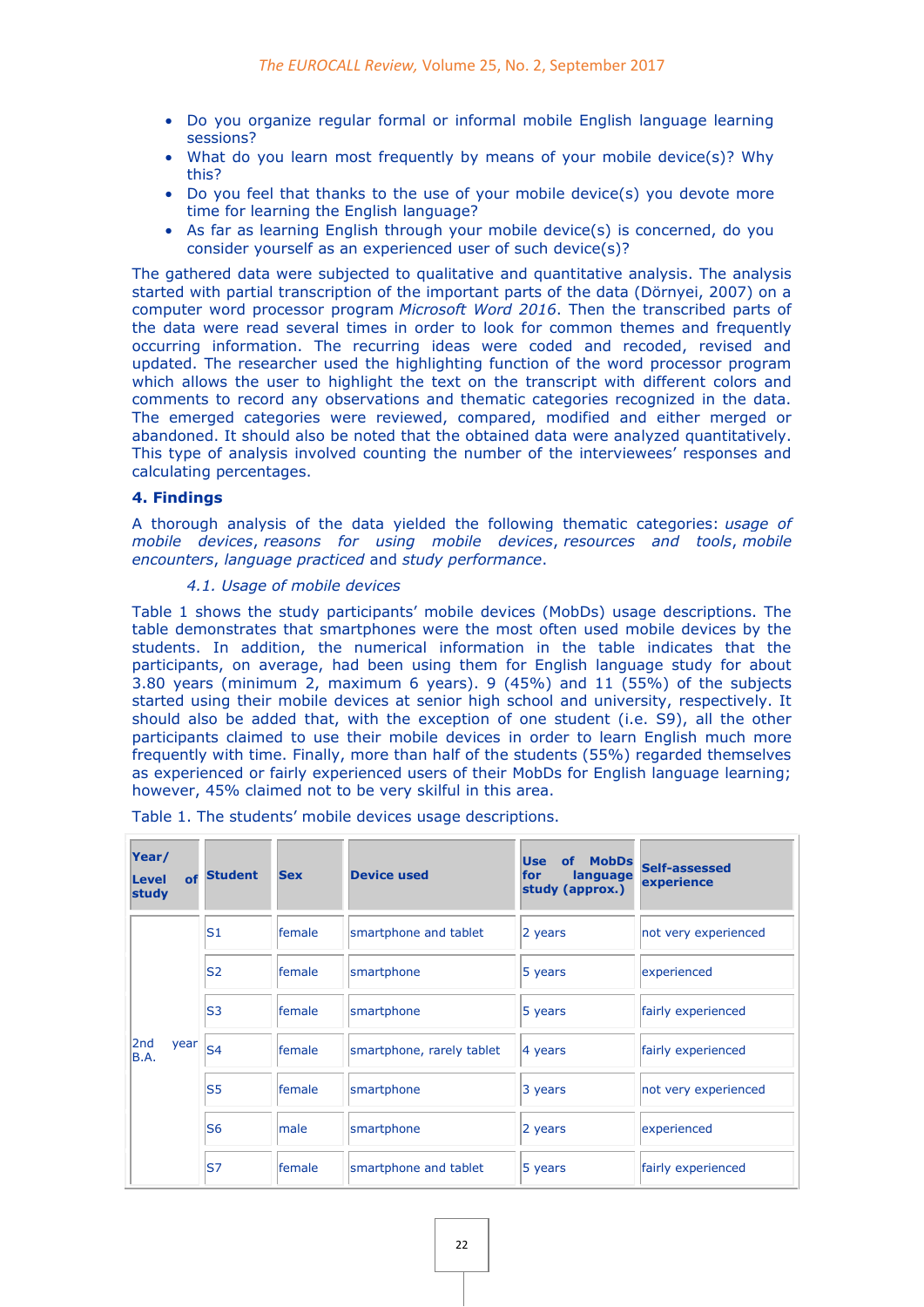#### *The EUROCALL Review,* Volume 25, No. 2, September 2017

|                     | S <sub>8</sub>  | female | smartphone            | 2 years | fairly experienced   |
|---------------------|-----------------|--------|-----------------------|---------|----------------------|
|                     | S <sub>9</sub>  | male   | smartphone            | 4 years | not very experienced |
| 3rd year<br>B.A.    | <b>S10</b>      | female | smartphone            | 5 years | fairly experienced   |
|                     | S11             | female | tablet and cell phone | 2 years | fairly experienced   |
|                     | <b>S12</b>      | female | smartphone            | 2 years | not very experienced |
|                     | S13             | female | smartphone            | 3 years | not very experienced |
|                     | S14             | male   | smartphone and tablet | 3 years | experienced          |
|                     | <b>S15</b>      | female | smartphone and tablet | 5 years | fairly experienced   |
| 2nd<br>year<br>M.A. | S <sub>16</sub> | female | smartphone            | 3 years | not very experienced |
|                     | <b>S17</b>      | female | smartphone and tablet | 6 years | fairly experienced   |
|                     | <b>S18</b>      | female | smartphone            | 5 years | not very experienced |
|                     | S <sub>19</sub> | female | smartphone and tablet | 5 years | not very experienced |
|                     | <b>S20</b>      | female | smartphone and tablet | 5 years | fairly experienced   |

#### *4.2. Reasons for using mobile devices*

The study participants decided on the use of their MobDs in order to learn English for the reason that they regarded them as convenient, fast and always ready to use. In addition, some students pointed to the fact that the use of MobDs allowed them to have quick access to the internet and organize their own study materials and/or resources. Illustrative examples of such opinions are provided below [\(3\)](http://eurocall.webs.upv.es/index.php?m=menu_00&n=news_25_2#_ftn3a):

S10: *It's very comfortable. I can reach for my dictionary any time I want and I don't have to carry thick books (...) The main aspect is convenience.*

S5: *It's because I can find needed information ... it's convenient because I always carry my smartphone and I have access to the internet all the time (...) At home I also use my smartphone and I don't mind it has a small screen.*

S14: *My tablet lets me organize things and keep my documents in one place. This is because studying English means having countless study materials (...) I can store them there (...) this also gives me easier access to them (...) In addition, my smartphone can successfully replace a traditional paper dictionary and I don't have to waste time in thumbing through a lot of pages to find words I'm looking for.*

#### *4.3. Resources and tools*

The analysis of the data revealed that the students made use of both online resources and mobile apps. The most frequently used language tools were online dictionaries (e.g. *diki*, *ColorDict Dictionary*) and a variety of mobile apps, such as *Google Translate*, *Duolingo* and *Fiszkoteka*. The students usually accessed these tools in order to check, revise and learn the target language vocabulary. Two students also reported using *Voscreen* and *WhatsApp*, i.e. mobile apps for watching video and communicating with people, respectively. It should also be noted that the interviewees pointed out various online resources they used with the purpose of practicing reading and listening skills (e.g. *TED*, online newspapers, *YouTube*), vocabulary (e.g. *6 Minute*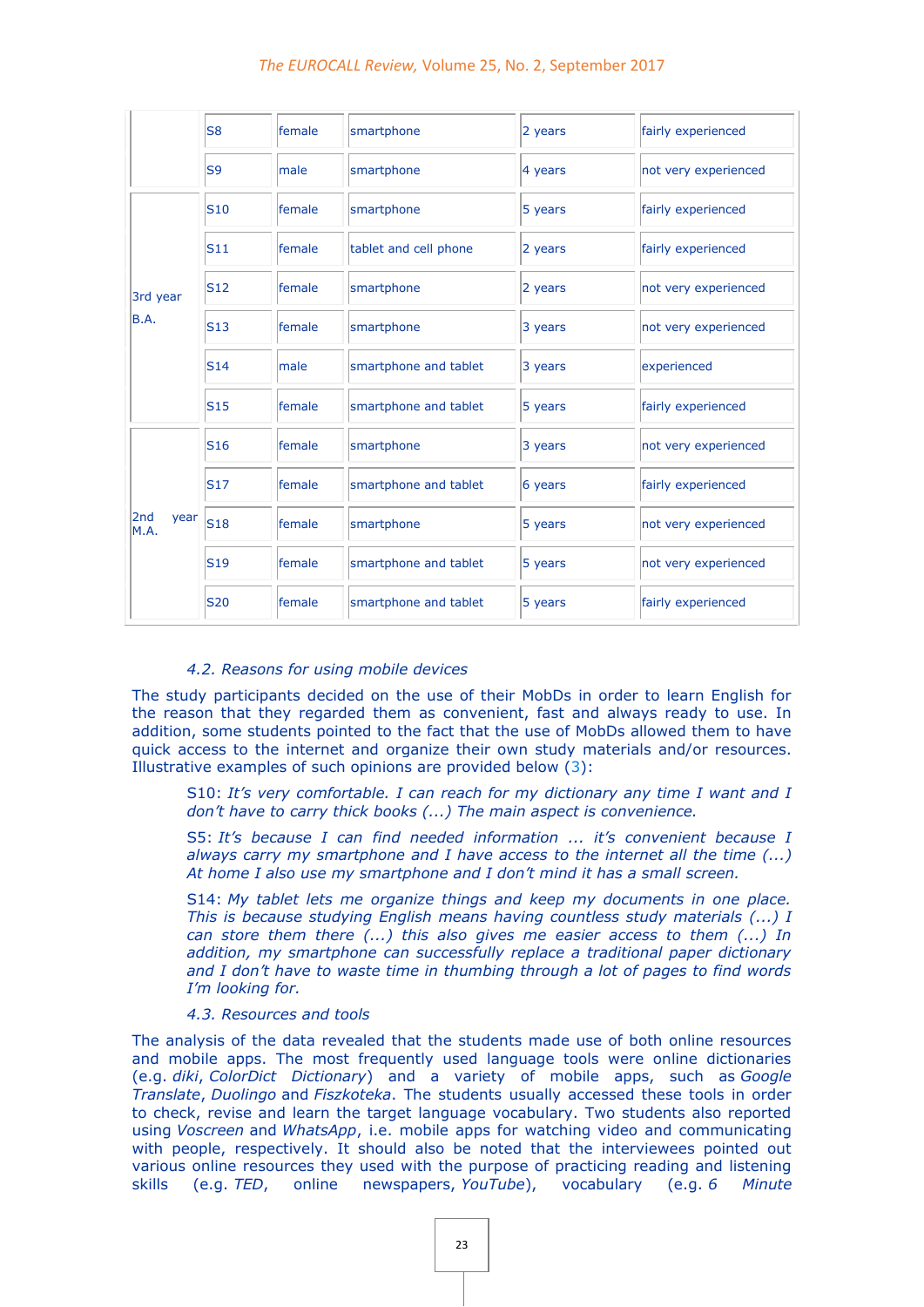*English*, *PONS*, *Google Translate*) and having access to language materials (e.g. *Academica*). Finally, some students used their MobDs in order to read language materials downloaded from the internet (e.g. PDF files). The following responses illustrate some of these issues:

S5: *I use apps for "index cards", dictionaries and a variety of apps for developing English vocabulary.*

S10: *I have some online friends and I talk with them in English (Do you do this by means of instant messaging applications?) Yes, I use WhatsApp Messenger.*

S15: *I often read scanned book pages and pdf materials (…) I access English vocabulary by means of online dictionaries.*

S20: *Fiszkoteka. I frequently use this app (...) I also listen to podcasts and I have the app called Six minutes English in order to practice listening (...) Also because vocabulary is used in a variety of contexts.*

*4.4. Mobile encounters*

Thirteen (65%) interviewees claimed to use their MobDs most frequently in their leisure time, six (30%) in the classroom and one student said he had used his smartphone equally frequently in the classroom and out-of-class English study. As for the students who used their smartphones or tablet computers in their leisure time, some of them did it with the aim of reading English texts, listening to audio resources, checking and learning new vocabulary, preparing multimedia presentations and playing language games. This is not to say, of course, that this group of learners did not use their MobDs at all during classes; however, the use of MobDs in this respect was only limited to checking target language vocabulary (e.g. *S1: I use my smartphone, for example, to check something I don't understand (...) I installed a dictionary and I use it to find words*). When it comes to the subjects who claimed to use their MobDs most frequently in the classroom, they used them to check unfamiliar vocabulary and/or find words they needed during various language activities. It is also important to note that these students were not very willing to use their MobDs at home in view of the fact that they favored their home computers. For example:

S7: *I use them outside of University in order to learn and practice English vocabulary and to prepare multimedia presentations.*

S13: *In my free time I learn English words and phrases, listen to English recordings and I read various texts in English.*

S19: *Yes, I use my smartphone and tablet for out-of-class learning but I also use them during classes mostly to check words and collocations.*

S16: *I think I do this during practical English language classes more regularly in the classroom than outside of it (...) In the classroom I check English words in digital dictionaries (...) I do this to check words, spelling, or to recall some words (...) or I use my smartphone to look for synonyms (...).*

The analysis of the gathered data also demonstrated that the majority of the interviewees (13 or 65%) were in favor of using their smartphones and/or tablet computers for informal English learning (i.e. learning the target language for pleasure) and 7 (35%) students associated the use of their MobDs with formal learning (i.e. related to their studies). It should be noted, however, that only two interviewees claimed to hold and somewhat organize regular mobile English language sessions:

S10: *I think this is what I have talked about earlier, I mean these chats with my friends. Perhaps we don't chat very regularly ... we chat three times a week and that's it but, at the same time, it's not sporadic because we arrange it and it takes place pretty regularly.*

S16: *I often watch videos on YouTube and I do this the most often through my smartphone.*

Finally, it has to be noted that the use of mobile devices was not explicitly advised or suggested by the interviewees' teachers during their practical English language classes or any other classes at the university. This is not to say, of course, that they never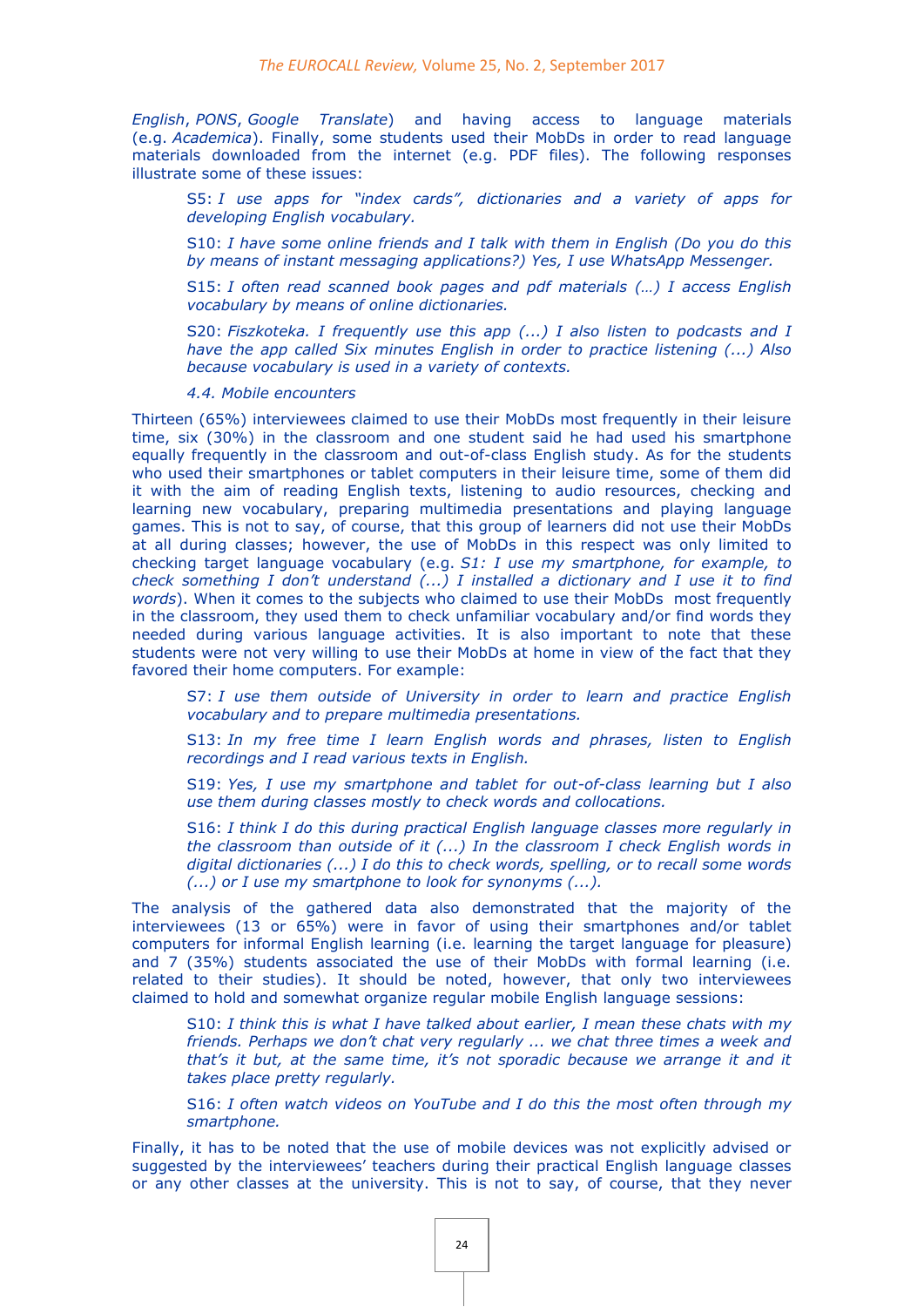referred their students to electronic or online resources; however, they did not ask students to use them in classes, they did not recommend any mobile apps or design language tasks which required using such devices in order to solve them.

#### *4.5. Language practiced*

When asked to indicate the most frequently practiced language skills and subsystems by means of mobile devices, all the interviewees indicated the target language vocabulary. In addition to this, some referred to pronunciation and only a few students mentioned grammar and practicing reading, listening and speaking skills. As far as practicing English vocabulary is concerned, the subjects chose to practice it through their smartphones and/or tables because they regarded this language subsystem as the most important to learn, they praised their MobDs for providing them with quick and easy access to needed words and see the way they were used in given sentences. As was stressed by many of the interviewees, learning English vocabulary by means of mobile devices also allowed them to check correct pronunciation of words (i.e. they listened to it or paid attention to phonetic transcription of words). The following excerpts exemplify the most typical usage of MobDs by the study participants:

S3: *(…) as for vocabulary I guess it's much faster to search for words and know how to use them in sentences.*

S6: *It's easy and it's very easy to look for words when I need them.*

*S12: (…) I need vocabulary not only to communicate in English (…) when I look for words I look at contexts words are used (...) I always pay attention to spelling and also listen to pronunciation (How about phonetic transcription of words?) Phonetic transcription of words ... yes but not often unless audio is poor quality or it seems to sound somehow differently ... then I make sure how a word is pronounced and I read its phonetic transcription given there.*

As mentioned earlier, only a few students resorted to their MobDs in order to practice other language areas such as listening, reading and speaking as well as grammar. This is because they preferred more traditional resources (e.g. grammar books), they used other devices (e.g. laptop computers) or they regarded themselves as quite proficient in particular language skills and thus they did not feel the need to master them by way of MobDs. Representative excerpts from the interviewees' responses follow:

S3: *When it comes to grammar, for me it's more convenient to use grammar books to learn it.*

S2: *(…) I'm pretty good at English grammar and listening and I don't have to use my smartphone to learn these language elements.*

S12: *I think I'm quite good at grammar and I practice listening skills by means of my laptop computer.*

*4.6. Study performance*

There is evidence that the use of mobile devices became an impetus for studying English more and learn this language more effectively and efficiently (this advantageous effect was expressed by as many as 15 or 75% interviewees). This is because access to a smartphone or a tablet allows some learners devote more time to learning English (S1: *Yes, I think so. I think I spend more time ... If I was to use traditional materials, for example, books, I wouldn't devote so much time to it.;* S15: *It seems to me that I dedicate more time to learn English this way and I learn more.*), encouraged another student to learn more (S6: *I'm more willing to use my smartphone than open a paper dictionary.*) and allowed yet another subject to learn more vocabulary (S12: *Yes, definitely. I wouldn't have learned these words if I hadn't used my phone.*). Such beneficial outcomes of the use of MobDs are best described by one of the interviewees who said:

*If I'm to say that I devote more time for learning English it's because I can devote more time to learning it ... in the way I compare a paper dictionary with*  an online one ... for example to check one word ... If I use a traditional *dictionary it takes me longer, say three minutes, but If I use an online dictionary it takes me, say, ten seconds (...) this way I can devote less time to looking for*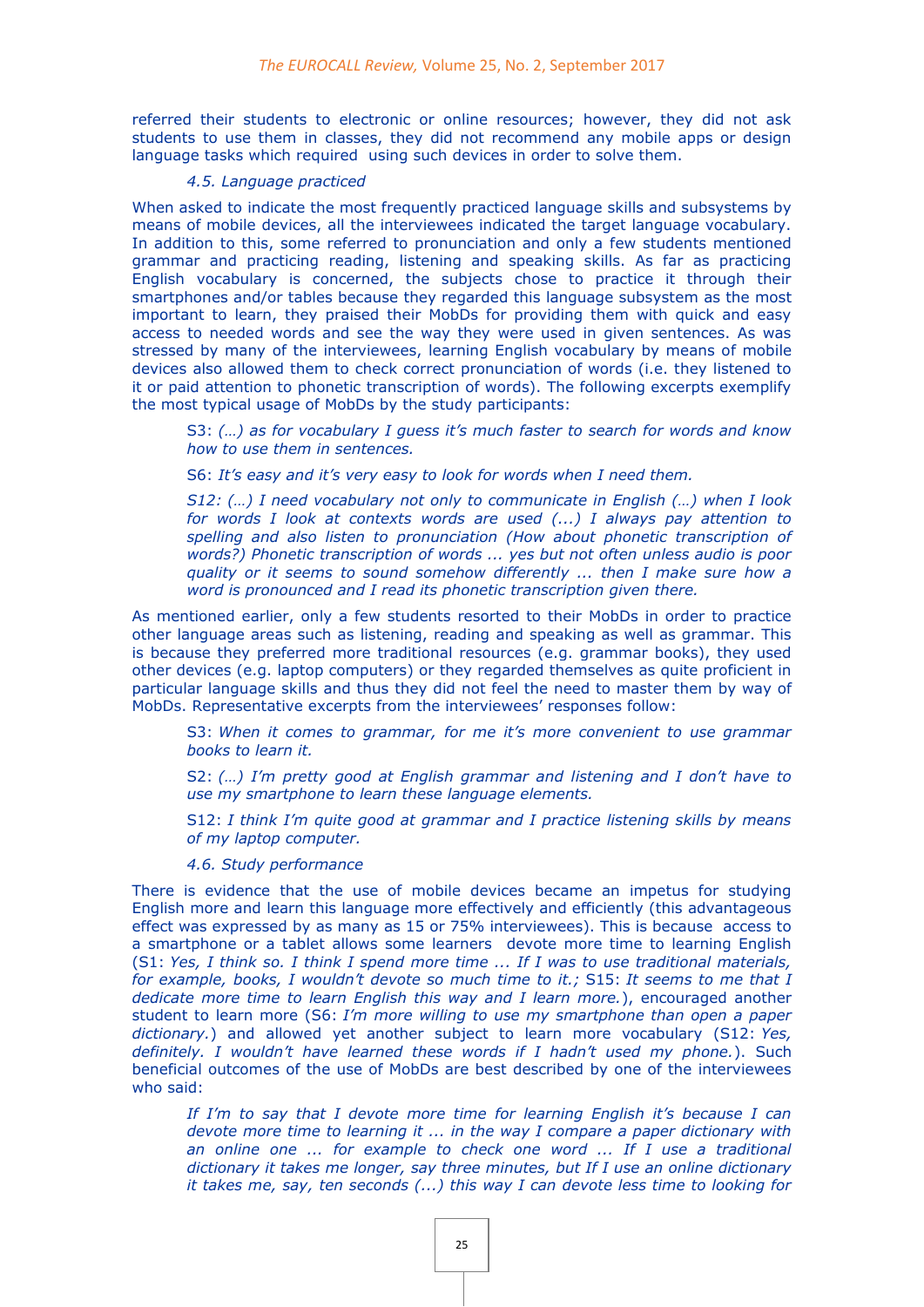*information and more on language production, on the use of English ... there is less time used but it's more effective.* (S14)

It is also interesting to note that the use of mobile devices might be valuable for kinesthetic or tactical language learners:

*I think I spend more time … for me it's much nicer and more interesting than sitting and reading books … it's better for me since I'm kinesthetic so it's hard for me to sit and read a traditional book ... it's because I don't remember then much but when I use my smartphone which is mobile I can ... I can do it while doing other activities and this makes things easier for me.* (S5)

Finally, it should be noted that 5 (25%) interviewees were not able to say whether or not the use of mobile devices made them study the target language more effectively or efficiently and they expressed their opinion by simply claiming that "It's difficult to say".

# **5. Discussion and conclusions**

The picture that emerges from the analysis of the collected data regarding the advanced learners' use of mobile devices for learning English is relatively encouraging. This is because all the study participants used, at least to some extent, their mobile devices (i.e. smartphones and/or tablet computers) in order to learn the English language autonomously. Moreover, the positive impact of using mobile devices for English study was acknowledged by the majority of the interviewees. Their beneficial contribution to their English development was chiefly linked with easy access to English language resources, the opportunity to store them, comfort in using their smartphones and tablets anywhere and anytime as well as perceived gains in English learning. The results of the study also showed that all interviewees engaged with their smartphones and/or tablet computers to practice the target language vocabulary (plus some students also claimed to learn pronunciation of English words) and the majority of the subjects used their mobile devices autonomously in their leisure time as well as during language classes. Such a state of affairs can be explained in terms of increased awareness on the part of some students of the beneficial role of MobDs in foreign language learning, their ability to reach for appropriate tools and retrieve needed information to achieve their goals and adjust their learning of the target language to their personal learning styles.

Despite this positive view of MobDs reported by the study participants, the results of the study also revealed that only a few subjects engaged with their mobile devices to master target language skills such as reading, listening, writing and speaking as well as English language grammar. In addition, some interviewees limited themselves to a rather intuitive and perhaps even spontaneous use of their mobile devices in the language classroom. It should also be noted that almost half of the subjects regarded themselves as quite inexperienced in using their mobile devices when it comes to learning the English language despite the fact that some of the students had been using them with the intention of learning English for years. Taking all these findings into account, one may conclude that this is due to a failure or underestimation of the role and place of mobile devices in foreign language learning and teaching on the part of language teachers. It seems therefore warranted to say that the subjects' use of mobile devices could be altered if teachers took into account the benefits they may offer. For this reason language teachers should, for instance, present the affordances of mobile technology and discuss them with students during language classes. They should also select mobile apps and create opportunities for using them in- and out-of-class learning by offering or designing tasks devoted to practicing a variety of language skills and subsystems suitable for the use of such devices. If this were to happen, teachers need to respond quickly to the constant and dynamic changes in contemporary foreign/second language learning and teaching contexts by undergoing official teacher training not only in the area of technology-mediated language learning and teaching but also in the context of learner autonomy.

As with all studies, the study reported in this paper has some limitations. Although the interviewees represented a range of experience of English language learning, the small number of participants reduces the generalizability of the results. Another limitation is related to the fact that the group was largely homogenous, i.e. the subjects came from the same institution and all studied English. Yet another weakness may concern the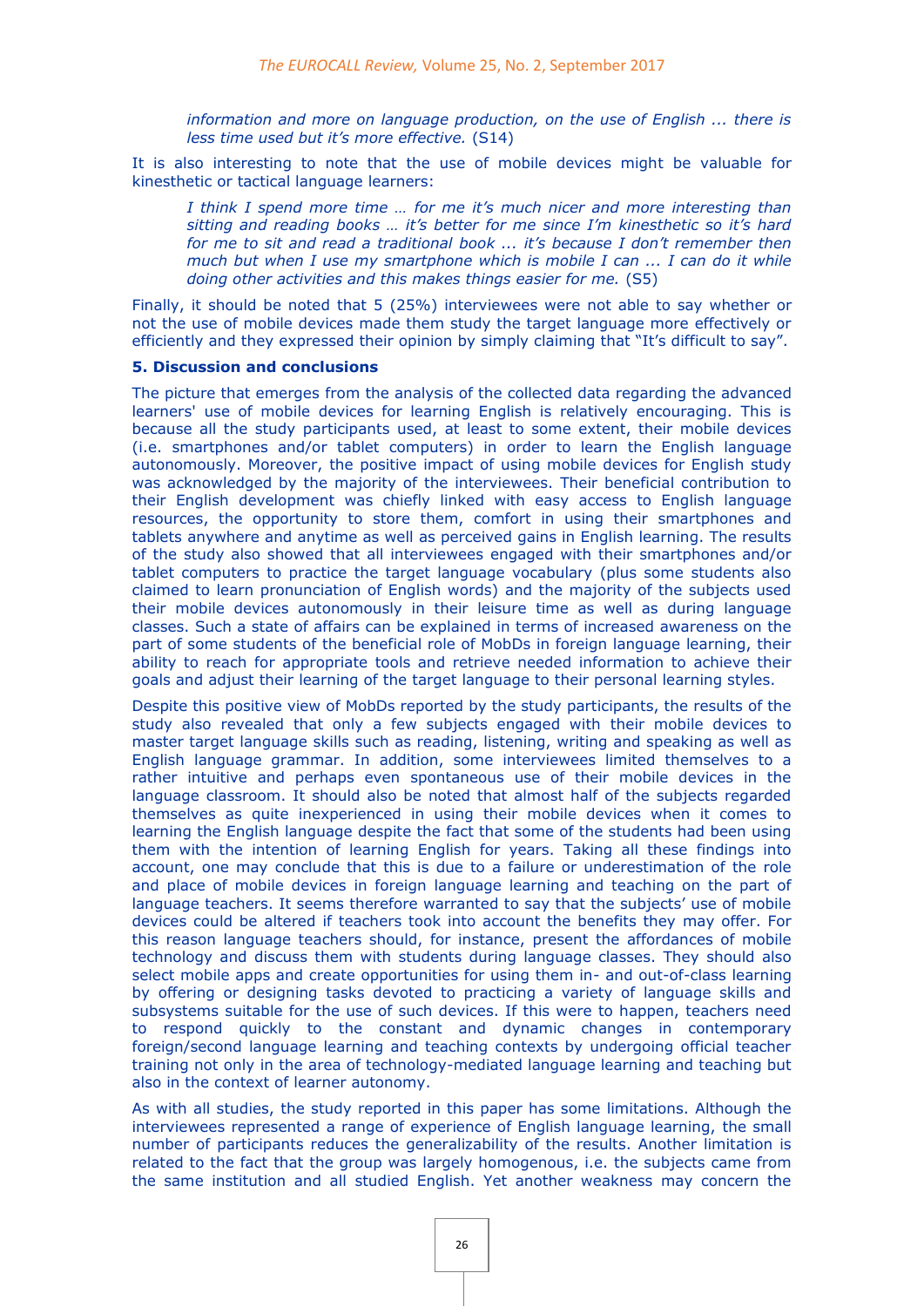data collection instrument, namely the semi-structured interview which was conducted only once. Perhaps a different set of questions, their wording or a series of such interviews carried out over a particular period of time (say one academic year) may have yielded more detailed and insightful results. Despite these limitations, this study provided some insights into why and how advanced English language learners engage with their mobile devices to develop learning experiences. It should be stressed, however, that teacher involvement in creating conditions conducive to the use of mobile devices for language study may result in greater learner engagement with mobile technology (i.e. mobile devices) and, at the same time, may lead to greater students' independence in learning the target language.

#### **References**

Benson, P. (2001). *Teaching and researching autonomy in language learning*. Harlow: Pearson Education.

Benson, P. (2011). What's new in autonomy? *The Language Teacher*, *35*(4), 15-18.

Benson, P. & Chik, A. (2010). New literacies and autonomy in foreign language learning. In M. J. Luzón, M. N. Ruiz-Madrid & M. L. Villanueva (Eds.), *Digital genres, new literacies, and autonomy in language learning* (pp. 63-80). Newcastle-upon-Tyne: Cambridge Scholars Publishing.

Byrne, J. & Diem, R. (2014). Profiling mobile English language learners. *The JALT CALL Journal I, 10* (1), 3-19.

Cakir, I. (2015). Opinions and attitudes of prospective teachers for the use of mobile phones in foreign language learning. *Contemporary Educational Technology*, 6(3), 239- 255.

Cavus, N. & Ibrahim, D. (2009). m-Learning: An experiment in using SMS to support learning new English language words. *British Journal of Educational Technology*, *40*(1), 78-91.

Dashtestani, R. (2015). Moving bravely towards mobile learning: Iranian students' use of mobile devices for learning English as a foreign language. *Computer Assisted Language Learning*, *29*(4), 815-832.

Demouy, V., Jones, A., Kan, Q., Kukulska-Hulme, A. & Eardley, A. (2016). Why and how do distance learners use mobile devices for language learning? *The EuroCALL Review*, *24*(1), 10-24.

Díaz-Vera, J. (Ed.). (2012). *Left to my own devices: Learner autonomy and mobileassisted language learning.* Bingley, UK: Emerald Group.

Djoub, Z. (2015). Mobile technology and learner autonomy in language learning. In J. Keengwe (Ed.), *Promoting active learning through the integration of mobile and ubiquitous technologies* (pp. 194-212). Hershey: IGI Global.

Dörnyei, Z. (2007). *Research methods in applied linguistics*. Oxford: Oxford University Press.

Holec, H. (1981). *Autonomy and foreign language learning*. Oxford: Pergamon Press.

Jones, A. (2015). Mobile informal language learning: Exploring Welsh learners' practices, *eLearning Papers, 45*, 4-14.

Kukulska-Hulme, A., Norris, L. & Donohue, J. (2015). *Mobile pedagogy for English language teaching: A guide for teachers.* British Council, London.

Kukulska-Hulme, A. & Shield, L. (2008). An overview of mobile assisted language learning: From content delivery to supported collaboration and interaction. *ReCALL*, *20*(3), 271-289.

Kukulska-Hulme, A., Traxler, J. & Pettit, J. (2007). Designed and user-generated activity in the mobile age. *Journal of Learning Design*, *2*(1), 52-65.

Lee, L. (2011). Blogging: Promoting learner autonomy and intercultural competence through study abroad. *Language Learning & Technology*, *5*, 87-109.